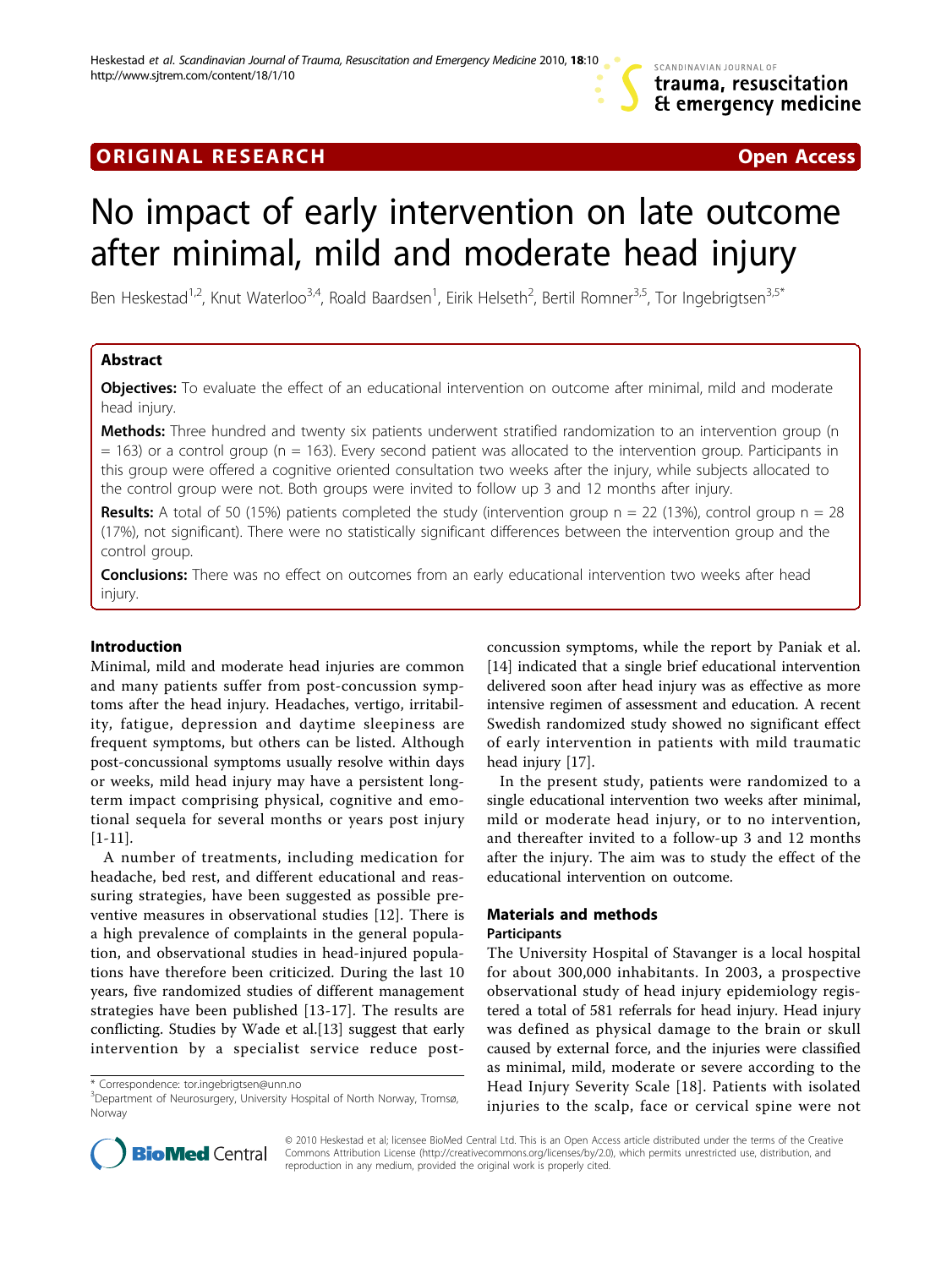included. The present report includes all patients with minimal, mild and moderate head injury 15 years and older (n = 326).

Patients were examined and managed according to the Scandinavian guidelines for management of minimal, mild and moderate head injuries [[19\]](#page-4-0). All patients received standardized written information and advice on possible problems and the expected course of improvement after mild head injury at discharge. Age, sex, results from neurological examination including Glasgow Coma Scale (GCS) score, hospital admission or outpatient management and the use of and results from computer tomography (CT) examination were registered.

The 326 included patients underwent stratified randomization to an intervention group ( $n = 163$ ) or a control group ( $n = 163$ ). The stratification was done by a study assistant who received consecutive administrative information on included patients. Every second patient was allocated to the intervention group. Participants in this group were offered an educational consultation two weeks after the injury, while subjects allocated to the control group were not. Both groups were invited to follow up 3 and 12 months after injury. A total of 50 (15%) patients completed the study (intervention group n = 22 (13%), control group n = 28 (17%), not significant). The drop out rate was 85%.

#### The intervention

The patients in the intervention group were seen by a neurosurgeon or a neurosurgical trainee at the out patient clinic 12-17 days after injury. The standardized written information given to all patients at discharge was orally reviewed by the physician and the patient. The patients were given cognitive oriented counseling, advice, additional information and reassuring. Appropriate coping strategies were proposed. Further intervention regarding symptomatic treatment, radiological examination or sick-leave was given if needed.

#### Follow up

All randomized patients were examined 3 and 12 months after the head injury. The interviews comprised questions about the classical post concussion symptoms headache, dizziness, irritability and subjective personal changes. Thereafter patients underwent a comprehensive neurological examination. To detect depression, all patients were assessed with the Beck Depression Inventory, a self-report rating inventory measuring characteristic symptoms and severity of depression [[20](#page-4-0)]. To examine changes in daytime vigilance and fatigue we used the Epworth Sleepiness Scale and the Fatigue Severity Scale respectively [\[21,22](#page-4-0)].

We assessed quality of life with the SF-36, a questionnaire aimed at capturing the relative impact of disease on physical and social functioning, role activities due to physical/emotional functioning, bodily pain, vitality (energy and fatigue), mental health and general health perception [\[23](#page-4-0)].

# Ethics

The study was approved by the Regional Ethics Committee. All participants gave written informed consent before study inclusion.

# **Statistics**

Continuous variables were normally distributed. Means were analyzed with student's t-test for independent or paired samples, respectively. Comparisons of proportions were performed using the chi-squared test for trends, or the Fishers exact test for small samples (expected count in one cell ≤ 5). Probability values are two-tailed, and pvalues < 0.05 were considered significant. We used the Statistical Package for the Social Sciences (SPSS Inc., Chigaco, Illinois, release 14.0) for all analyses.

# Results

Table 1 shows baseline characteristics. There were no statistically significant differences between the

|  | Table 1 Clinical characteristics of the study groups |  |  |
|--|------------------------------------------------------|--|--|
|  |                                                      |  |  |

| Characteristic                                      | Intervention group ( $n = 22$ ) | Control group ( $n = 28$ ) | p-value |
|-----------------------------------------------------|---------------------------------|----------------------------|---------|
| Mean age (range)                                    | 40 (16-65)                      | 43 (15-83)                 | n.s.    |
| Males (percent)                                     | 13 (59%)                        | 19 (67%)                   | n.s.    |
| GCS score                                           |                                 |                            |         |
| 13                                                  |                                 | $\overline{4}$             | n.s.    |
| 14                                                  | 4                               | 9                          |         |
| 15                                                  | 16                              | 15                         |         |
| CT examination (percent)                            | 20 (91%)                        | 25 (89%)                   | n.s.    |
| CT verified traumatic intracranial injury (percent) | 2(9%)                           | 4 (14%)                    | n.s.    |
| Admitted to hospital (percent)                      | 20 (91%)                        | 22 (79%)                   | n.s.    |

GCS: Glasgow Coma Scale; CT: computerised tomography.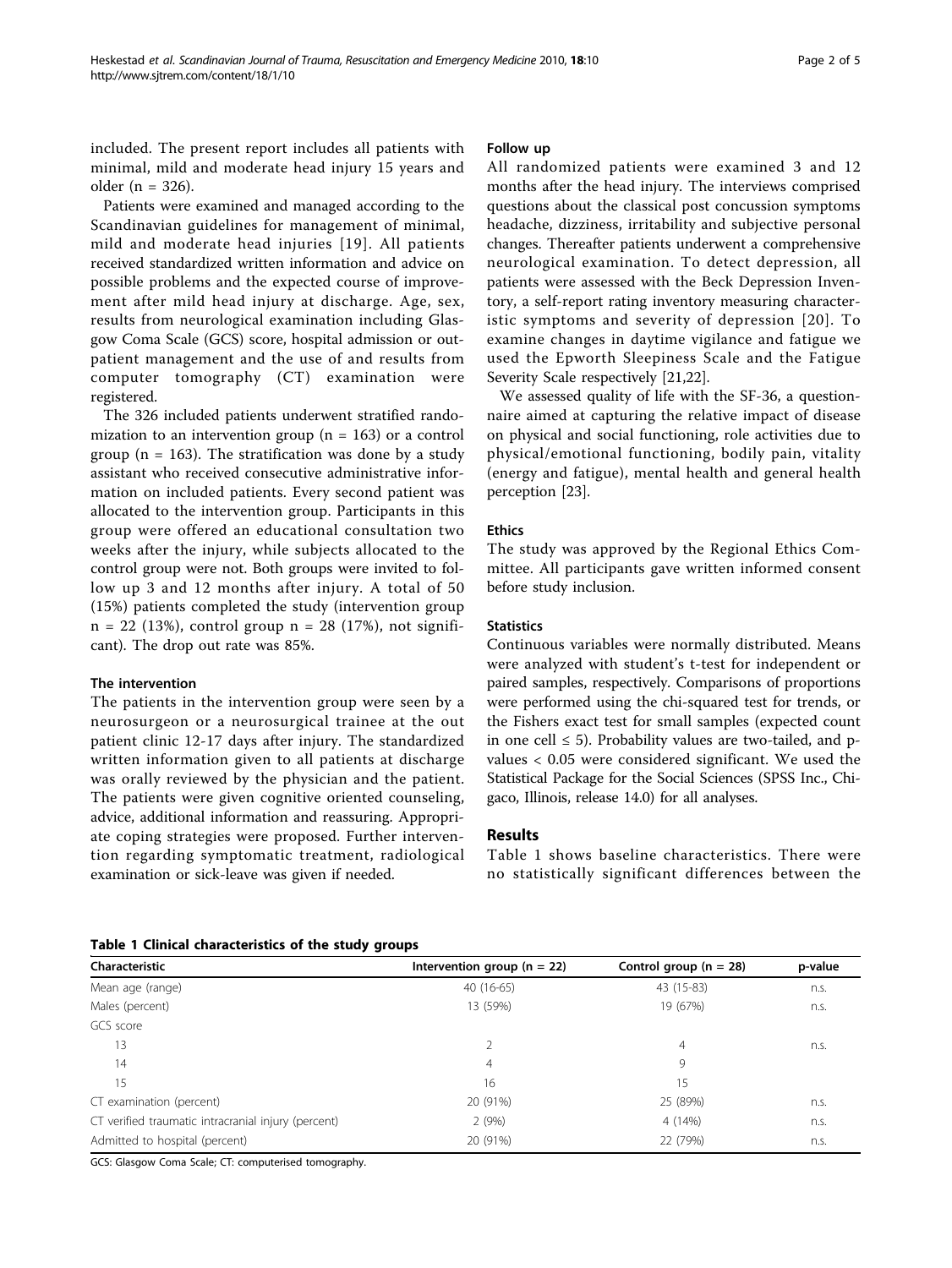| Outcome measure                 | 3 months               | 12 months           | p-value |
|---------------------------------|------------------------|---------------------|---------|
| BDI score (mean (95% C.I.))     | $7.5$ (5.6 - 9.4)      | $6.8$ (5.0-8.5)     | 0.33    |
| FSS score (mean (95% C.I.))     | $36.0$ $(31.4 - 40.7)$ | 32.5 (28.7-36.2)    | 0.04    |
| SF-36 score (mean (95% C.I.))   | 104.4 (102.1 - 106.8)  | 106.3 (104.6-107.9) | 0.09    |
| ESS score (mean (95% C.I.))     | $7.7(6.5 - 8.4)$       | $7.2(6.2-8.2)$      | 0.28    |
| Headache (percent)              | 15 (30%)               | 7 (14%)             | 0.04    |
| Vertigo (percent)               | 12 (24%)               | 8 (16%)             | 0.39    |
| Personality changes (percent)   | 4(8%)                  | 3(6%)               | 1.00    |
| Irritability (percent)          | 9(18%)                 | 2(4%)               | 0.04    |
| Symptomatic treatment (percent) | 8 (16%)                | 6(12%)              | 0.71    |

| Table 2 Outcomes at 3 and 12 months after mild head injury in 50 patients |  |  |  |  |  |
|---------------------------------------------------------------------------|--|--|--|--|--|
|---------------------------------------------------------------------------|--|--|--|--|--|

C.I.: confidence interval; BDI: Beck Depression Inventory; FSS: Fatigue Severity Scale; ESS: Epworth Sleepiness Scale.

intervention group and the control group. Table 2 shows outcomes at 3 months and change from three to twelve months. There were small improvements in the scores for depression, fatigue, quality of life and sleep disturbances between three and twelve months. The proportion reporting symptoms was also reduced from three to twelve months. The improvement was statistically significant only for the fatigue score, headache and irritability.

Table 3 compares the intervention group and control group at 3 and 12 months follow up. There were no differences between the two groups neither at three nor at twelve months.

## **Discussion**

#### Principal findings

This study shows that a significant proportion of the patients suffered from post concussion symptoms 3 months after the head injury, and that the symptoms improved from three to twelve months follow up. The main finding in the present study is that there was no effect on outcomes from an educational intervention two weeks after the injury.

#### Strengths and weaknesses of the present study

We report results from a prospective randomized study but the high drop-out rate (85%) is a substantial limitation in our study. Drop out is, however, a common methodological problem in follow up studies after head injury. Previous randomized studies with designs comparable to ours report drop out rates between 10 and 59% [[13-17\]](#page-4-0). Wade and co workers [[13\]](#page-4-0) used repeated telephone calls and other efforts to maximize follow up, but experienced a drop out rate of 59%. They considered this as a reflection of clinical realities, caused by low motivation among subjects with no or minor complaints, and speculated that patients completing the study had more complaints than the drop outs.

We relied on postal invitation only. A more aggressive strategy would have decreased the drop out rate, but probably not eliminated the problem. The proportion of patients with GCS scores 13 or 14 was higher in the control group compared to the intervention group, but there were no statistically significant differences between the groups, indicating that a comparison for evaluation of the intervention is relevant. Despite this, a real outcome difference between the groups may have been

Table 3 Comparison of outcomes in the intervention group and the control group 3 and 12 months after mild head injury in 50 patients

|                                 |                                  | 3 months                    | 12 months |                                  |                             |         |
|---------------------------------|----------------------------------|-----------------------------|-----------|----------------------------------|-----------------------------|---------|
| Outcome measure                 | Intervention group<br>$(n = 22)$ | Control group<br>$(n = 28)$ | p-value   | Intervention group<br>$(n = 22)$ | Control group<br>$(n = 28)$ | p-value |
| BDI score (mean (95% C.I.))     | $7.2(4.7 - 9.7)$                 | $7.8(4.9 - 10.7)$           | 0.77      | $6.6(4.1 - 9.1)$                 | $6.9(4.3 - 9.5)$            | 0.85    |
| FSS score (mean (95% C.I.))     | $35.9(28.4 - 43.5)$              | $36.1(30.0 - 42.3)$         | 0.96      | $30.4(24.8 - 36.0)$              | $34.1 (28.8 - 39.3)$        | 0.33    |
| SF-36 score (mean (95% C.I.))   | 105.6 (101.5 - 109.6)            | 103.5 (100.6 - 106.4)       | 0.39      | 107.2 (104.8 - 109.5)            | $105.5(103.1 - 107.9)$      | 0.33    |
| ESS score (mean (95% C.I.))     | $8.4(6.6 - 10.1)$                | $7.1$ $(5.5 - 8.8)$         | 0.29      | $7.5(5.9 - 9.0)$                 | $7.0$ (5.6 - 8.4)           | 0.65    |
| Headache (percent)              | 9(41%)                           | 5 (21%)                     | 0.21      | 3(14%)                           | 4 (14%)                     | 0.64    |
| Vertigo (percent)               | 5 (23%)                          | 7 (25%)                     | 0.56      | 5(23%)                           | $3(11\%)$                   | 0.22    |
| Personality changes (percent)   | $0(0\%)$                         | 4 (14%)                     | 0.09      | 1(5%)                            | 2(7%)                       | 0.59    |
| Irritability (percent)          | 4 (18%)                          | 5 (18%)                     | 0.63      | 1(5%)                            | 1(4%)                       | 0.69    |
| Symptomatic treatment (percent) | 2(9%)                            | 6 (21%)                     | 0.22      | 4 (18%)                          | 2(7%)                       | 0.23    |

BDI: Beck Depression Inventory; C.I.: confidence interval; FSS: Fatigue Severity Scale; ESS: Epworth Sleepiness Scale.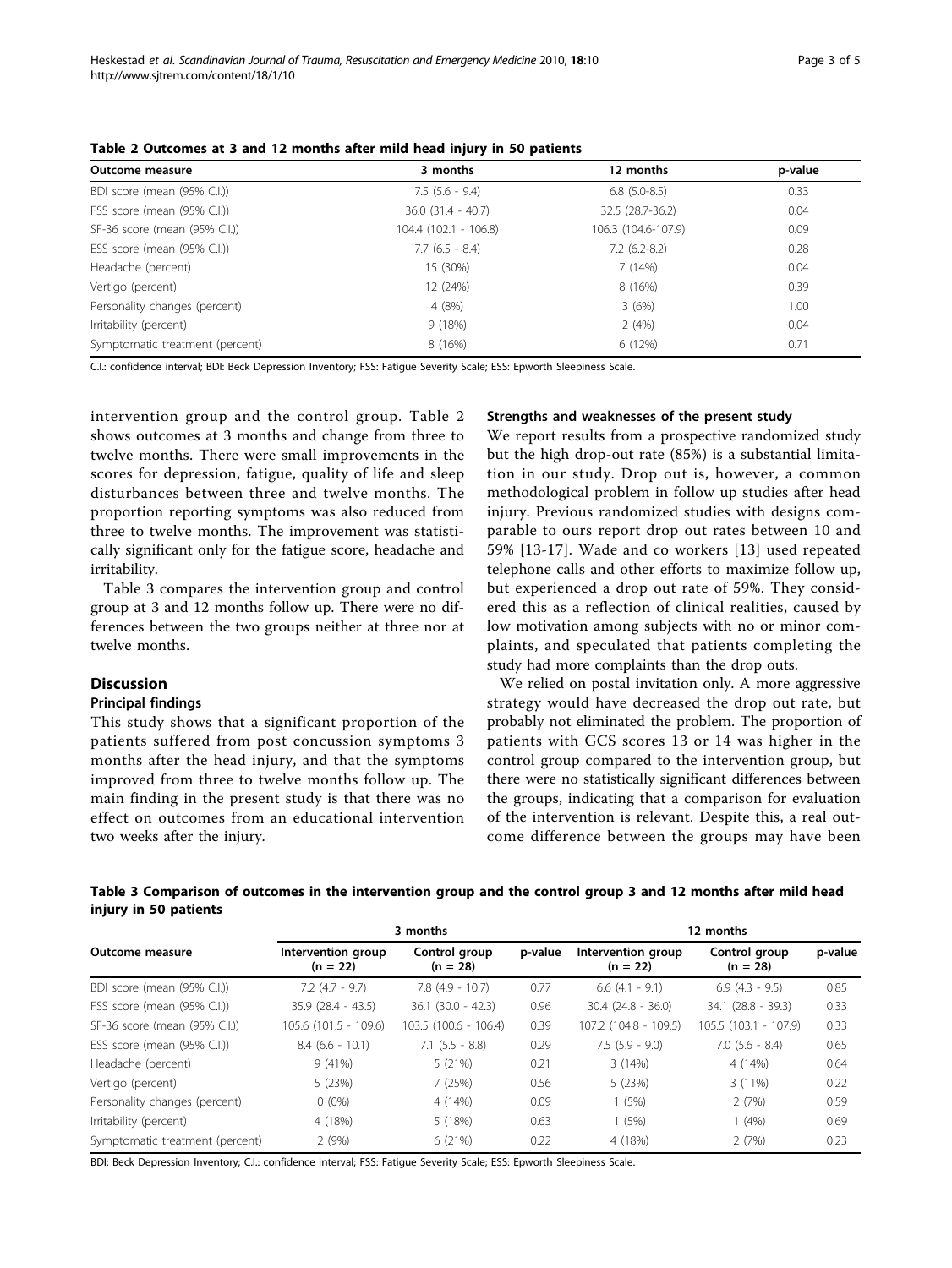<span id="page-3-0"></span>overseen as a result from the significant drop out (type II error).

It is another significant problem that there is no standard for outcome evaluation after head injury. The different studies referred to in this paper all employed different symptom scales and questionnaires for outcome assessment. Accordingly, direct comparison between the studies implies uncertainties.

Future studies should search to develop effective strategies for increasing follow up rates and standardization of outcome measures after head injury.

#### Relation to other studies

The literature reports two other randomized studies comparing a single early intervention with a control group. Elgmark Andersson et al.[[17](#page-4-0)] studied 395 patients with mild traumatic brain injury and allocated 264 to an early intervention and 131 to a control group. The intervention group was contacted by telephone after three weeks and patients with complaints were offered an outpatient consultation with information, counseling encouragement and assessment for the need for pharmaceutical therapy. At follow up after 12 months, there were no group differences in the rate of PCS or in life satisfaction. Ponsford and co-workers [[15](#page-4-0)] included 202 patients with mild head injury. They assigned 79 to an early (five to seven days) intervention including education on common complaints and coping strategies, while 123 patients received no treatment. Patients in the intervention group had a moderate, but statistically significant reduction in symptom score at three months follow up. Neuropsychological tests showed no group differences. Taken together, the three studies by Elgmark Andersson and co workers, Ponsford and co-workers and our group indicate no or a very moderate effect from an early single educational intervention.

Wade and co-workers [\[13\]](#page-4-0) studied 314 patients with head injuries of all severity grades. They randomized 184 to an intervention group and 130 to a control group. The intervention group received a comprehensive follow up consisting of information and advice on coping strategies, and repeated consultations including continuing advice, cognitive psychotherapy and referral to other specialists. At six months follow up, patients in the intervention group reported significantly less disruption of social activities and fewer symptoms. The effect of the intervention was most pronounced in the mild and moderately head injured groups. This study suggests that a more extensive intervention may be more effective than a single educational intervention. On the other hand, Paniak and coworkers [[14](#page-4-0)] studied 105 adults with mild traumatic head injury. They randomly assigned the patients to a single session treatment similar to those in the previously

mentioned studies, or to a treatment as needed group involving a comprehensive service from neuropsychologists and physiotherapists. In contrast to Wade and co workers study, they found no benefit from the comprehensive approach after 3 and 12 months. DeKruijk and co-workers [\[16\]](#page-4-0) randomized 107 patients with mild traumatic brain injury to bed rest for six days ( $n = 53$ ) or no bed rest ( $n = 54$ ). There were no differences between the groups at three and six months after the injury.

#### Conclusions

In the present study, there was no effect on outcomes from an early educational intervention two weeks after minimal, mild or moderate head injury. This is in accordance with one other study with a similar design, while a third study found a small, but statistically significant effect from such an intervention. It has been suggested that a more extensive intervention may be more effective, but the evidence on this is conflicting.

#### Author details

<sup>1</sup>Department of Neurosurgery, Stavanger University Hospital, Stavanger, Norway. <sup>2</sup>Department of Neurosurgery, Oslo University Hospital-Ulleval, Oslo Norway. <sup>3</sup> Department of Neurosurgery, University Hospital of North Norway, Tromsø, Norway. <sup>4</sup> Department of Psychology, University Hospital of North Norway, Tromsø, Norway. <sup>5</sup>Institute for Clinical Medicine, Faculty of Health Sciences, University of Tromsø, Tromsø, Norway.

#### Authors' contributions

BH and RB designed the study. BH and RB conducted data collection. All authors participated in data interpretation, literature research and preparation of the manuscript. All authors read and approved the final manuscript.

#### Competing interests

The authors declare that they have no competing interests.

Received: 15 November 2009 Accepted: 24 February 2010 Published: 24 February 2010

#### References

- 1. Mittenberg W, Caynoc EM, Condit D, et al: [Treatment of post-concussion](http://www.ncbi.nlm.nih.gov/pubmed/11910547?dopt=Abstract) [syndrome following mild head injury.](http://www.ncbi.nlm.nih.gov/pubmed/11910547?dopt=Abstract) J Clin Exp Neuropsychol 2001, 23:829-36.
- 2. Evans RW: [The postconcussion syndrome and the sequela of mild head](http://www.ncbi.nlm.nih.gov/pubmed/1435659?dopt=Abstract) [injury.](http://www.ncbi.nlm.nih.gov/pubmed/1435659?dopt=Abstract) Neurol Clin 1992, 10:815-47.
- 3. Naalt van der J, van Zomeren AH, Sluiter WJ, Minderhoud JM: [One year](http://www.ncbi.nlm.nih.gov/pubmed/10071101?dopt=Abstract) [outcome in mild to moderate head injury: the predictive value of acute](http://www.ncbi.nlm.nih.gov/pubmed/10071101?dopt=Abstract) [injury characteristics related to complaints and return to work.](http://www.ncbi.nlm.nih.gov/pubmed/10071101?dopt=Abstract) J Neurol Neurosurg Psychiatry 1999, 66:207-13.
- 4. Emanuelson I, Anderson Holmkvist E, Bjorklund R, Stålhammar D: [Quality of](http://www.ncbi.nlm.nih.gov/pubmed/14616303?dopt=Abstract) [life and post-concussion symptoms in adults after mild traumatic brain](http://www.ncbi.nlm.nih.gov/pubmed/14616303?dopt=Abstract) [injury: a population-based study in western Sweden.](http://www.ncbi.nlm.nih.gov/pubmed/14616303?dopt=Abstract) Acta neurol Scand 2003, 108:332-38.
- 5. Stålnacke BM, Bjornstig U, Karlsson K, Sojka P: [One-year follow up of mild](http://www.ncbi.nlm.nih.gov/pubmed/16208863?dopt=Abstract) [traumatic brain injury: post concussion symptoms, disabilities and life](http://www.ncbi.nlm.nih.gov/pubmed/16208863?dopt=Abstract) [satisfaction in relation to serum levels of S-100B and neurone-specific](http://www.ncbi.nlm.nih.gov/pubmed/16208863?dopt=Abstract) [enolase in acute phase.](http://www.ncbi.nlm.nih.gov/pubmed/16208863?dopt=Abstract) J Rehabil Med 2005, 37:300-305.
- Bazarian JJ, Wong T, Harris M, Leahey N, Mookerjee S, Dombovy M: [Epidemiology and predictors of post-concussive syndrome after minor](http://www.ncbi.nlm.nih.gov/pubmed/10081599?dopt=Abstract) [head injury in an emergency population.](http://www.ncbi.nlm.nih.gov/pubmed/10081599?dopt=Abstract) Brain Inj 1999, 13:173-89.
- 7. De Kruijk JR, Leffers P, Menheere PPCA, Meerhoff S, Rutten J, Twijnstra A: [Prediction of post-traumatic complaints after mild traumatic brain injury:](http://www.ncbi.nlm.nih.gov/pubmed/12438478?dopt=Abstract)